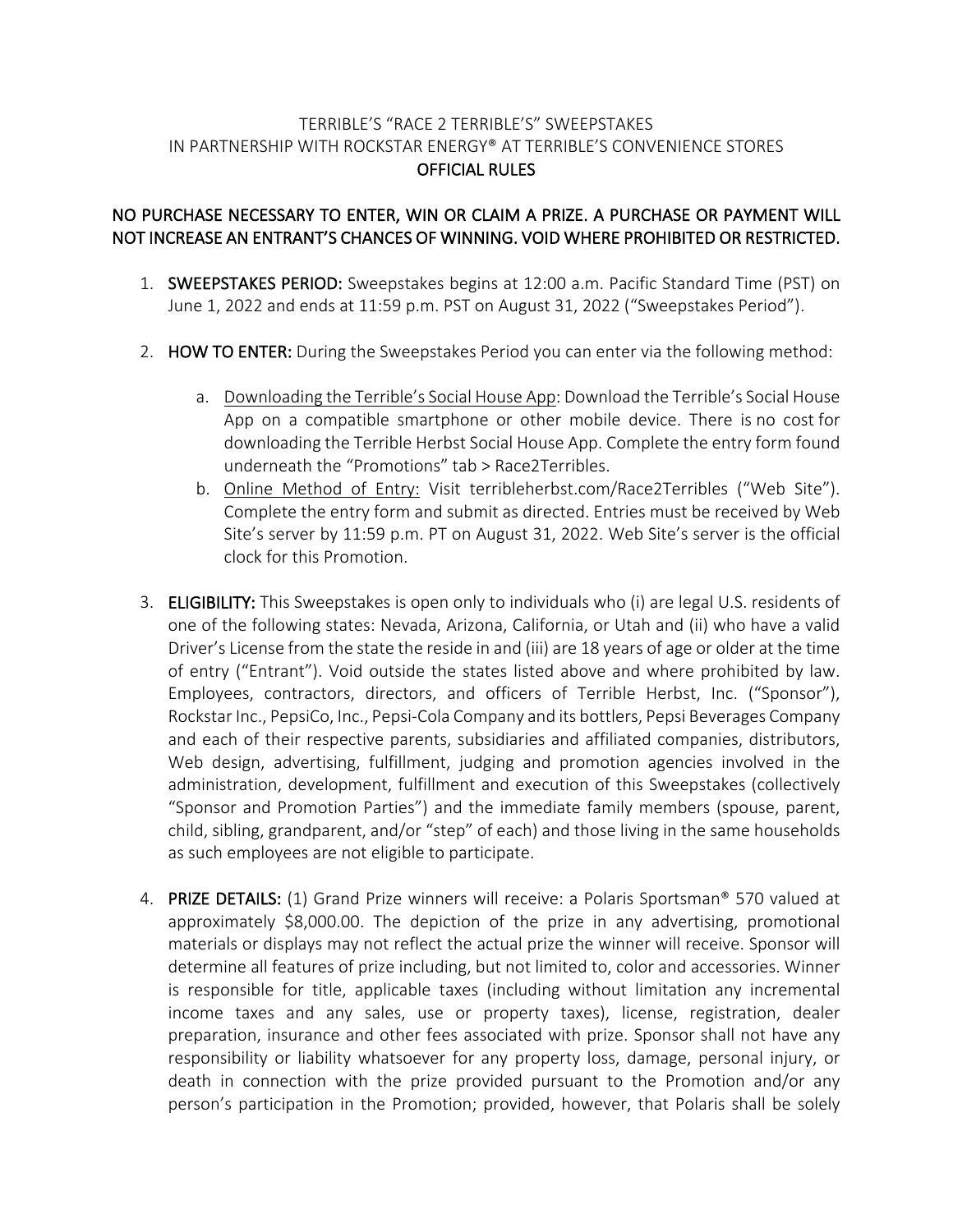responsible for any express written limited warranties specifically set forth in the applicable Owner's Guide for the prize. Winner must take delivery of the prize at a Polaris dealership in proximity to winner's residence (as determined by Sponsor in its sole discretion), within 60 days of notice of availability.

- 5. RANDOM DRAWING: The potential Grand Prize winners will be selected in random drawing conducted by a representative of the Sponsor; whose decisions are final and binding in all matters related to the Sweepstakes. The winners will be selected on or about September 1, 2022, from among all eligible entries received during the Sweepstakes Period. The odds of winning a Grand Prize depend on the number of eligible entries received during the Sweepstakes Period.
- 6. WINNER NOTIFICATION: The potential winners will be notified by email provided upon entry, within seventy-two (72) hours of the drawing. If a potential prize winner is notified by email, he/she will be required to respond within seventy-two (72) hours or prize will be forfeited and may be awarded to an alternate winner. Sponsor is not responsible for suspended or discontinued wireless or internet service which may result in a potential winner not receiving initial prize notification. Once the potential winner notification is confirmed to Sponsor, the potential prize winner will be sent an Affidavit of Eligibility and Liability and, unless prohibited by law, Publicity Release to be signed and returned within the number of days indicated on the Affidavit. In the event (i) the attempted notification is returned as undeliverable without a forwarding address within seventy-two (72) hours; (ii) any required documents are not returned within the required number of days; or (iii) if potential winner is otherwise unable to accept the prize as stated, or (iv) the potential winner declines the prize for any reason, prize will be forfeited and may be awarded to an alternate winner. Prizes will only be delivered to addresses within the United States. All prizes will be rewarded.
- 7. LIMITATIONS OF LIABILITY: The Released Parties are not responsible for any incorrect or inaccurate information, whether caused by site users, tampering, hacking, or by any equipment or programming associated with or utilized in the Sweepstakes. Released Parties are not responsible for injury or damage to Participants' or to any other person's computer related to or resulting from participating in this Sweepstakes or downloading materials from or use of the website. Persons who tamper with or abuse any aspect of the Sweepstakes or website or who are in violation of these Official Rules, as solely determined by Sponsor, will be disqualified and all associated entries will be void. CAUTION: ANY ATTEMPT BY A PERSON TO DELIBERATELY DAMAGE ANY WEB SITE OR UNDERMINE THE LEGITIMATE OPERATION OF THIS SWEEPSTAKES IS A VIOLATION OF CRIMINAL AND CIVIL LAWS AND SHOULD SUCH AN ATTEMPT BE MADE; SPONSOR RESERVES THE RIGHT TO SEEK DAMAGES FROM ANY SUCH PERSON TO THE FULLEST EXTENT PERMITTED BY LAW. The use of any automated launching or entry software or any other mechanical or electronic means that permits the Participant to automatically enter repeatedly is prohibited. Any entries found or suspected to be submitted in this manner will be deemed 'void' by the Sponsor or Administrator. Participants, by participating, agree that the Released Parties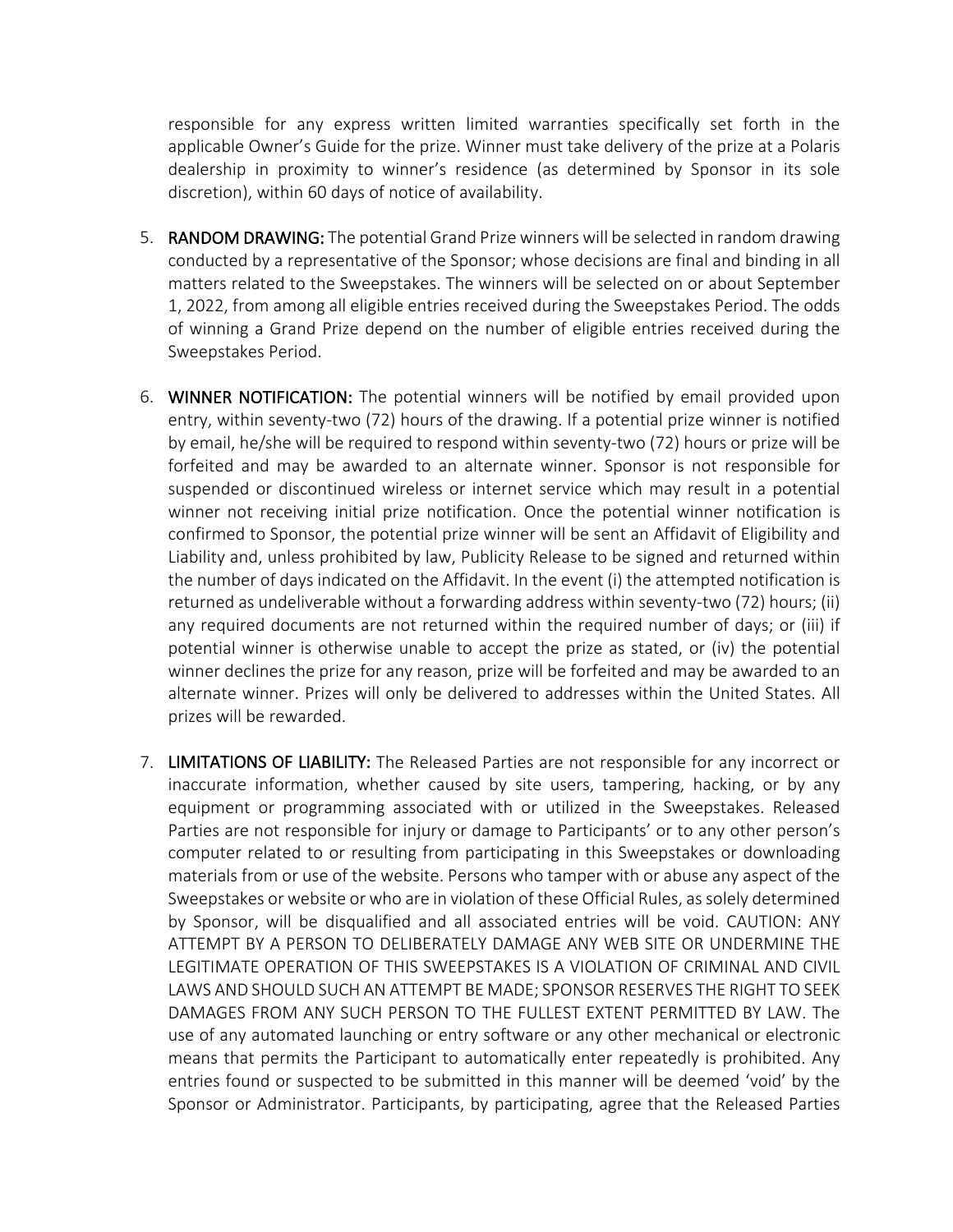will have no liability whatsoever for, and shall be held harmless by Participants against, any liability, for any injuries, losses or damages of any kind, including death, to persons, or property resulting in whole or in part, directly or indirectly, from acceptance, misuse or use of any prize or participation in this Sweepstakes.

- 8. TAXES: Any valuation of the prize(s) stated above is based on available information provided to the Sponsor, and the value of any prize awarded to a winner may be reported to the IRS as required by law. Each winner is solely responsible for reporting and paying any and all applicable federal, state, and local taxes, related to prize acceptance and use not specified herein. Each winner must provide the Sponsor with valid identification and a valid taxpayer identification number or social security number before any prize will be awarded. Any person winning over \$600 in prizes from the Sponsor in a calendar year will be issued an IRS Form 1099 reporting the value of those prizes to the IRS
- 9. DISPUTES: Except where prohibited, Participant agrees that: (1) any and all disputes, claims and causes of action arising out of or connected with this Sweepstakes or any prize awarded shall be resolved individually, without resort to any form of class action, and exclusively by appropriate courts in the State of Nevada; (2) any and all claims, judgments and awards shall be limited to actual out-of-pocket costs incurred, including costs associated with entering this promotion, but in no event attorneys' fees; and (3) under no circumstances will Participant be permitted to obtain awards for, and Participant hereby waives all rights to claim, indirect, punitive, incidental and consequential damages and any other damages, other than for actual out-of-pocket expenses, and any and all rights to have damages multiplied or otherwise increased. By entering, Participants agree that all issues and questions concerning the construction, validity, interpretation and enforceability of these Official Rules, Participant's rights and obligations, or the rights and obligations of the Sponsor in connection with the Sweepstakes, shall be governed by, and construed in accordance with, the laws of State of Nevada, without giving effect to any choice of law or conflict of law rules. By entering, Participants consent to the jurisdiction and venue of the federal, state, and local courts located in Clark County, Nevada.
- 10. WINNER RELEASES: By participating in the Sweepstakes, entrants release Sponsor and Promotion Parties from and against any and all liability, claims or actions of any kind whatsoever for injuries, damages, or losses to persons or property which may be sustained in connection with submitting a play or otherwise participating in any aspect of the Sweepstakes, the receipt, ownership or use of any prize awarded, or while preparing for, participating in or traveling to or from any prize-related activity or any typographical or other error in these Official Rules or the announcement or offering of any prize. The winner shall bear all risk of loss or damage to their prize after it has been delivered. Except where prohibited by law, the winner grants to Sponsor the right to print, publish, broadcast, and use worldwide in any media now known or hereinafter known, such winner's name, address, voice, statement, picture, or other likeness, without additional compensation, worldwide, in perpetuity, for public relations, advertising and promotional purposes as may be determined by Sponsor, as applicable.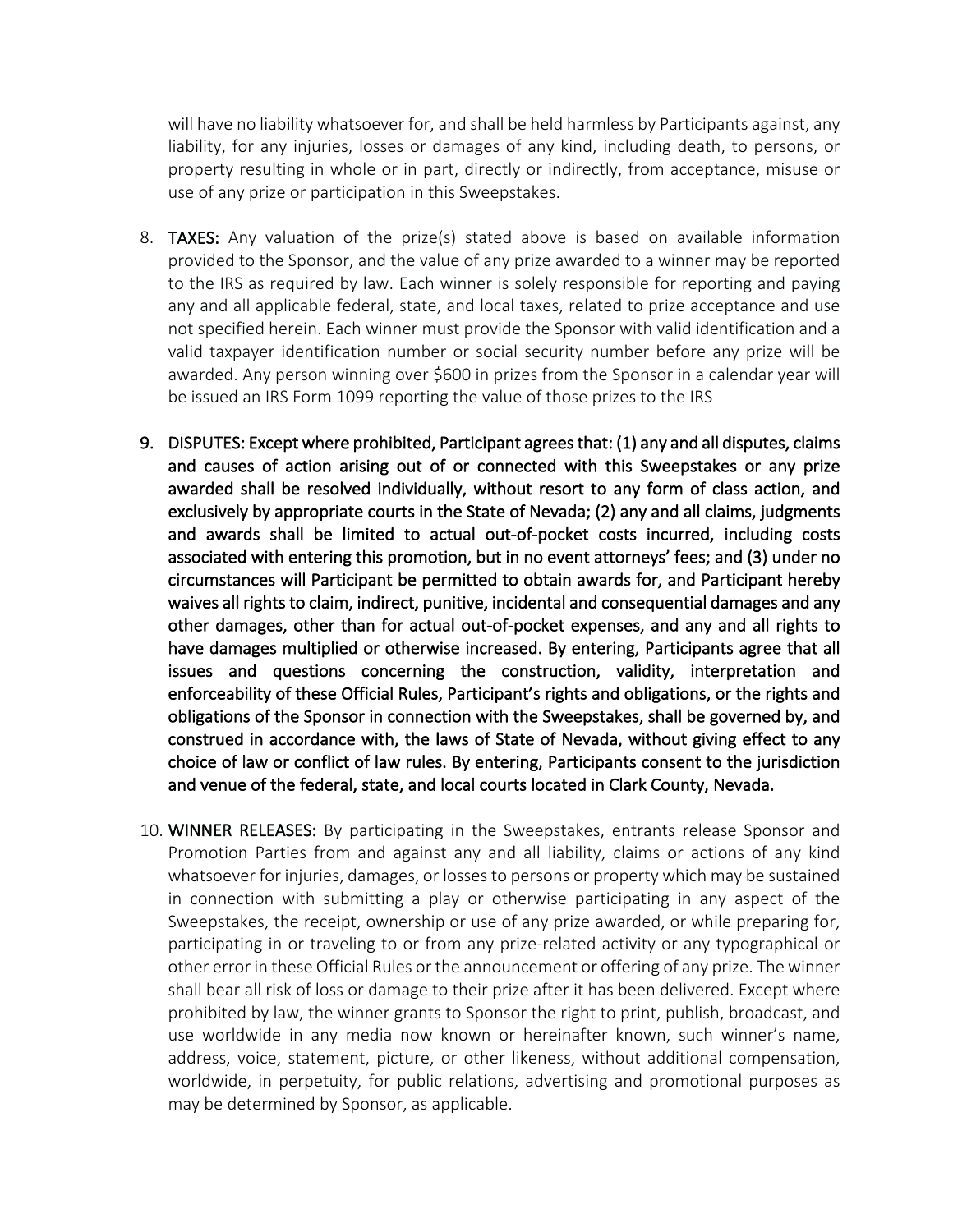- 11. GENERAL CONDITIONS: This Sweepstakes is governed by the laws of the United States and of the State of Nevada without respect to conflict of law doctrines. The winner is solely responsible for any and all taxes and related expenses on the prize and may receive an IRS Form 1099 for the ARV of the prize. Sponsor reserves the right to substitute a prize of equal or greater value in the event a prize or any portion of a prize becomes unavailable. No substitution of prize is offered, no transfer of prize to a third party is permitted, and noncash prizes may not be redeemed for cash value except at Sponsor's sole discretion. All other expenses on the receipt and use of the prize not specifically mentioned herein are solely the responsibility of each individual winner. Any portion of a prize not accepted by winner will be forfeited. Upon forfeiture for any reason as stated in these Official Rules, no compensation will be given. All federal, state and local laws and regulations apply. Any personal information provided in connection with participation in the Sweepstakes will only be used by Sponsor to notify a potential winner and/or fulfillment of a prize and shall be subject to Terrible's Company's Privacy Policy available at terribleherbst.com/privacypolicy.
- 12. CONDUCT: By participating in this Sweepstakes, participants agree to be bound by these Official Rules and the decisions of the Sponsor that shall be final and binding in all respects. Failure to comply with these Official Rules may result in disqualification. Sponsor reserves the right, at its sole discretion, to disqualify any individual found to be tampering with the play process or the operation of the Sweepstakes; or to be acting in any manner deemed by Sponsor to be in violation of the Official Rules; or to be acting in any manner deemed by Sponsor to be unsportsmanlike or disruptive, or with intent to annoy, abuse, threaten or harass any other person. CAUTION: ANY ATTEMPT BY A USER OR PARTICIPANT OR ANY OTHER INDIVIDUAL TO DELIBERATELY DAMAGE ANY WEBSITE ASSOCIATED WITH THIS SWEEPSTAKES OR UNDERMINE THE LEGITIMATE OPERATION OF THE SWEEPSTAKES IS A VIOLATION OF CRIMINAL AND CIVIL LAWS AND SHOULD SUCH AN ATTEMPT BE MADE, SPONSOR AND PROMOTION PARTIES AND EACH OF THEIR RESPECTIVE AGENTS RESERVE THE RIGHT TO SEEK DAMAGES (INCLUDING ATTORNEYS' FEES) AND OTHER REMEDIES FROM ANY SUCH PERSON OR PERSONS RESPONSBILE FOR THE ATTEMPT TO THE FULLEST EXTENT PERMITTED BY LAW.
- 13. WINNERS' NAMES: For the names of the winners, send a self-addressed, stamped envelope postmarked by 10/31/2022 to TERRIBLE'S 2022 "RACE 2 TERRIBLE'S" SWEEPSTAKES Winner List c/o MKT, 5195 Las Vegas Blvd South, Las Vegas, NV 89119.
- 14. SPONSOR: Terrible Herbst, Inc., 5195 Las Vegas Blvd South, Las Vegas, NV 89119.
- 15. TRADEMARKS: The Sweepstakes is in no way sponsored, endorsed, administered by, or associated with Polaris Inc. All names and trademarks related to prizes awarded under this Sweepstakes are the property of the respective owners. Other than Sponsor, companies associated with the prizes provided under this Sweepstakes do not endorse, sponsor and are not otherwise affiliated with this Sweepstakes. Prizes pictured in point-of-sale, online,